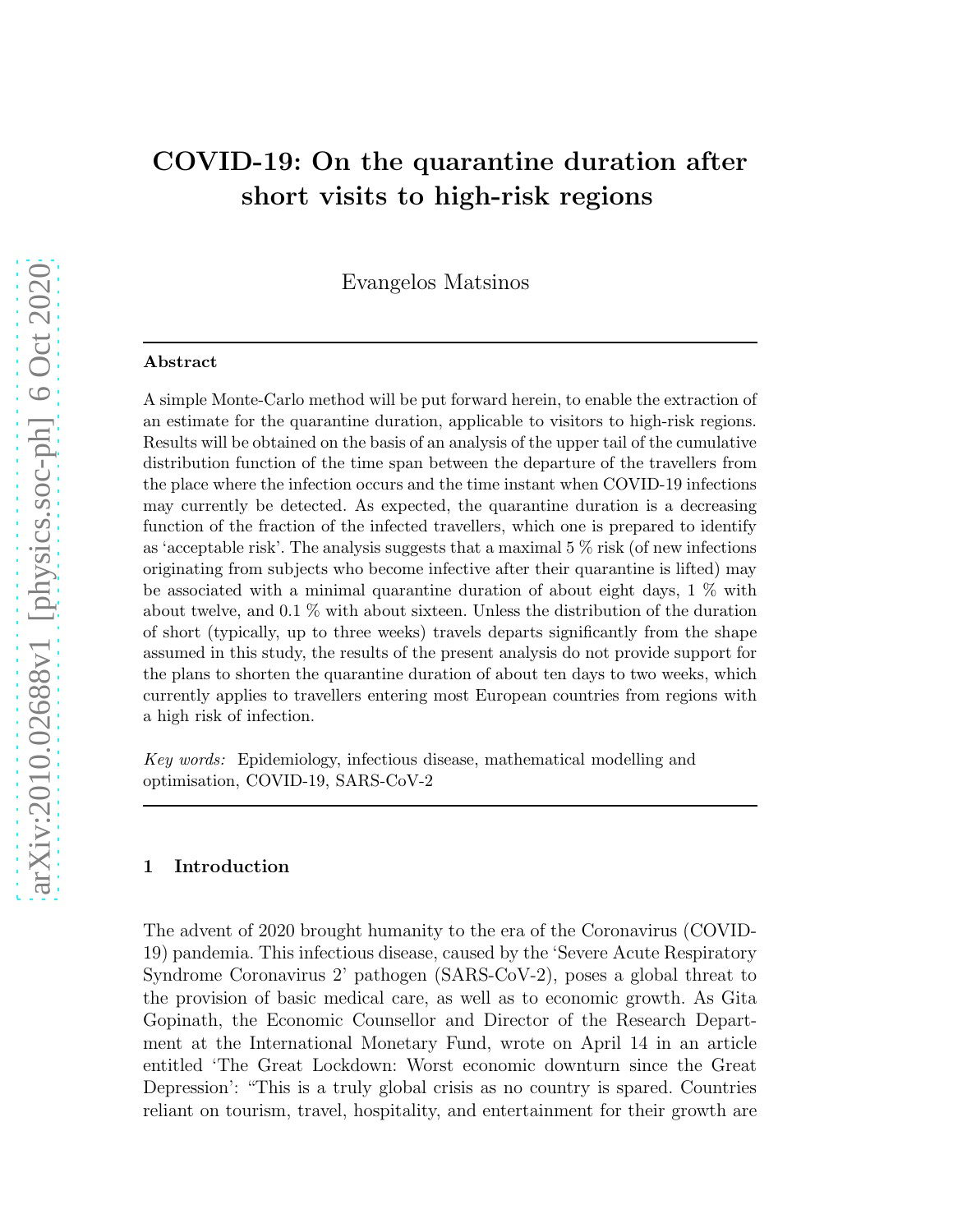experiencing particularly large disruptions. Emerging market and developing economies face additional challenges with unprecedented reversals in capital flows as global risk appetite wanes, and currency pressures, while coping with weaker health systems, and more limited fiscal space to provide support. Moreover, several economies entered this crisis in a vulnerable state with sluggish growth and high debt levels." [1]

To restrain the rapid dissemination of the disease, lockdowns were imposed in most European countries and in the United States between March and early June, as well as in several Asian countries somewhat earlier. By the end of September, with over one million deceased worldwide (and counting), the use of masks in enclosed spaces became mandatory, whereas the authorities miss no opportunity to remind us of social distancing and attentiveness to personal hygiene, in particular hand disinfection. The effort towards carrying out tests on the verge of (what currently appears to be) the second wave of the pandemia intensified, isolation and quarantine entered our daily vocabulary, and contact-tracing applications were put in place to provide assistance in combatting the ramifications of new infections.

As the economic aspects of the mitigation measures make front-page news, another important issue is frequently underrated. Isolation, quarantine, and distance-learning/remote-working practices are expected to have a more lasting impact on personalities which are in the early development phases, i.e., on children and on adolescents. The elementary force in our society is the interaction between the individuals. This interaction shapes our social conduct and provides us with the necessary experience to cope with future situations arising in our dealings with other individuals or groups. Isolation, quarantine, and distance learning for the children and the adolescents imply that their only nonvirtual interactions are those with their immediate environment, presumably with the family, which comprise their 'already known'. The likelihood that this 'confinement within the known and alienation from the unknown' might leave an indelible mark upon the social competence of the minors should not be underestimated.

This technical note relates to the duration of the quarantine for visitors to high-risk regions. At this time, a quarantine of fourteen days applies to many European travellers when they return home from such regions. In the early phases of what appears to be the beginning of another critical period in relation to this disease, several European countries, i.e., the Netherlands, Norway, and Switzerland, have in place (since a few months) a ten-day quarantine, whereas other countries, e.g., Spain and Poland, plan on shifting to a quarantine of the same duration. With over 30 000 deceased and rising numbers of new infections for the last two months, France appears to vacillate between policies, contemplating a seven-day quarantine. Germany has announced plans to shorten the quarantine duration substantially, to five days, which accord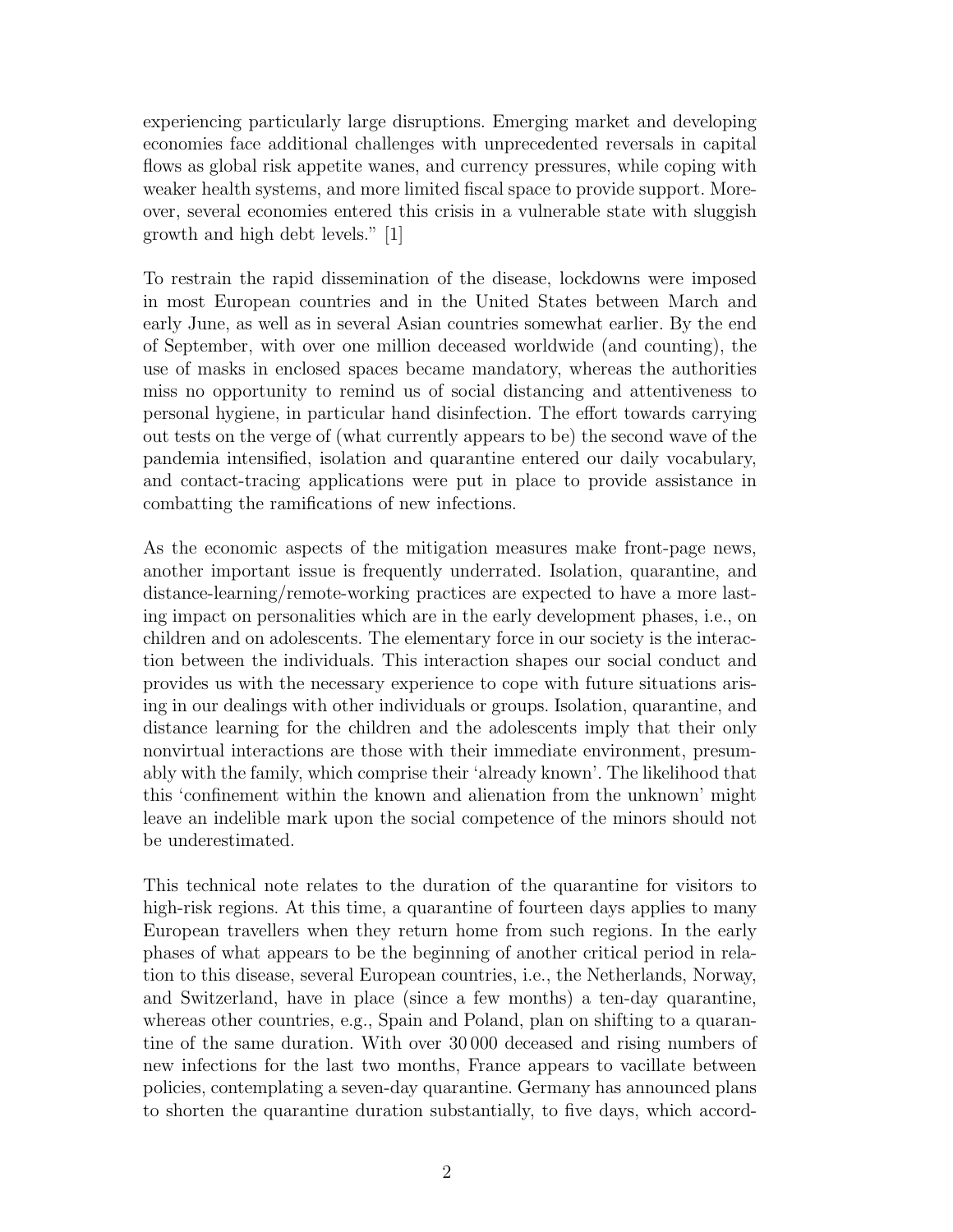ing to virologist Christian Drosten would be "sufficient". There are also those who express disapproval of such plans, believing that "halving the quarantine period would be negligent." [2]

Quarantine currently applies to

- a) visitors to high-risk regions, who subsequently travel to another destination,
- b) subjects who have had a contact with a diagnosed or suspected case, and
- c) subjects who have been diagnosed positive for COVID-19.

As aforementioned, this work pertains to case (a) above.

The goal herein is to investigate whether a simple procedure for determining the quarantine duration could be established from known facts, as well as from reasonable assumptions about the distribution of the duration of short travels, i.e., of travels lasting up to three weeks. A straightforward Monte-Carlo (MC) approach will be put forward as the most efficient manner to study such effects.

In this work, a test will be assumed to be reliable if its outcome is reproducible and accurate. The effectiveness of a COVID-19 test will be associated with the minimal viral load which is required for the confirmation of an infection. In this respect, tests will become more effective in the future, as (compared to the present time) they are expected to become capable of confirming an infection on the basis of smaller viral loads. From now on, the use of the term 'an effective COVID-19 test' will refer to the most effective test available at the time for the detection of a COVID-19 infection, which - in addition - yields a reliable result within a few hours.

## 2 Method

The travel histories will be generated as follows.

- The duration of travel will be sampled from a rescaled beta distribution between one and twenty-one days. The parameters of the beta distribution will be selected in such a way as to place the average of the distribution at about twelve days, which was the average duration of trips for German travellers in 2019 [3].
- Each of the travellers will be infected at a random time instant during the travel: three models will be followed. The probability of infection will be assumed to be
- (1) constant within the entire duration of each travel,
- (2) increasing with time (i.e., from arrival to departure) according to a linear model, and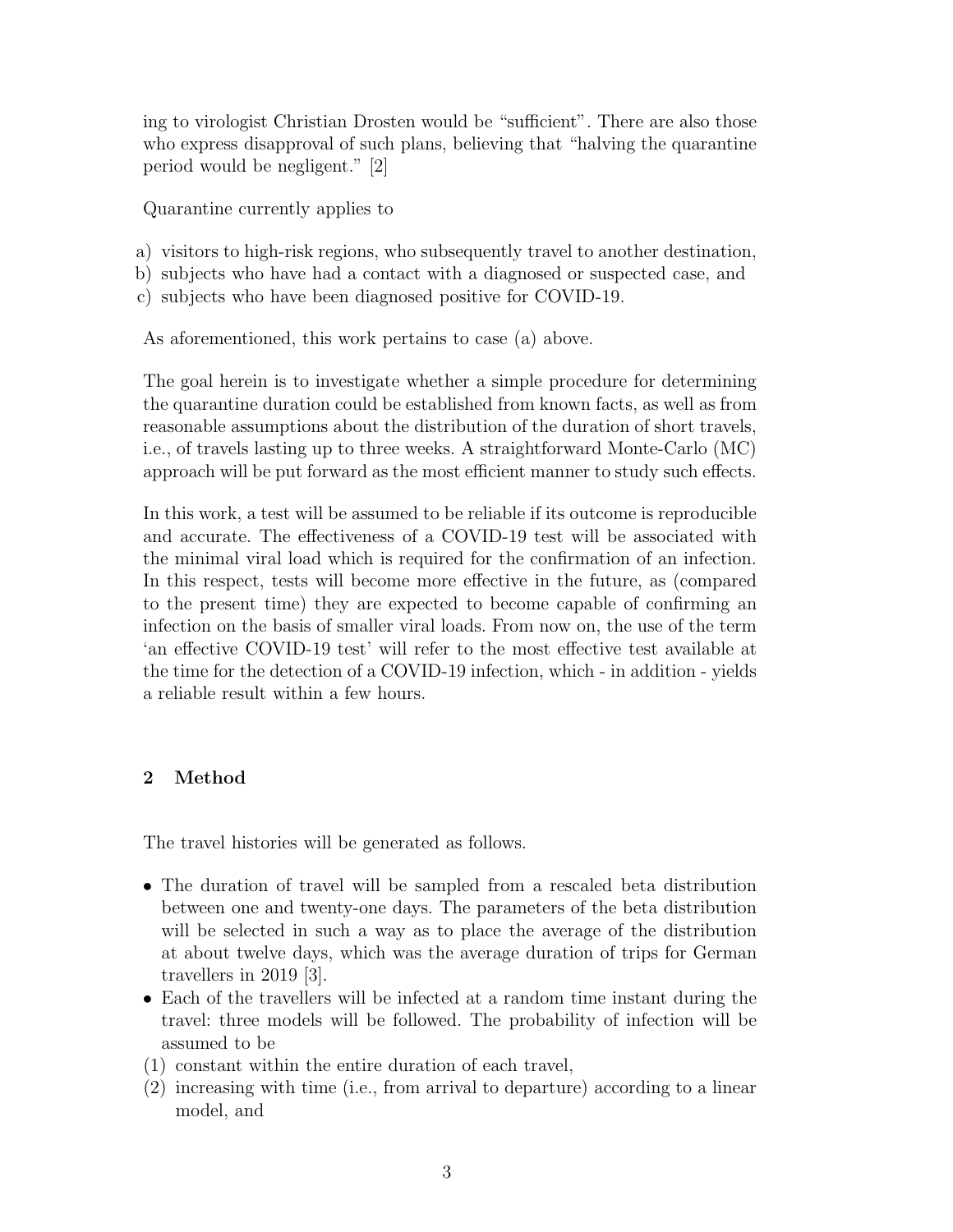(3) increasing with time (i.e., from arrival to departure) according to a logarithmic model.

The uniform model represents travellers who are equally attentive to the observation of the precautions or of the mitigation measures throughout their travel, whereas the linear and logarithmic models take account of the psychological effect of habituation, i.e., of the reduction in one's response to a recurrent stimulus: it may be argued that, on average, the visitors tend to be more attentive at the early stages of the travel, relaxing their attention as time goes by (and 'nothing happens').

- The incubation interval for each subject will be sampled from a Weibull distribution.
- The time instant at which each infected subject would test positive will be randomly selected within the fraction of the incubation interval in which the subject is believed to be infective (presymptomatic transmission).

The important time instants in each travel history are presented in diagrammatic form in Fig. 1. One million travel histories, ramdomised by seeding the random-number generator with the time of the start of each run, will be generated per case, i.e.,

- for each method used in the sampling of the time instant of infection (Section 2.2) and
- for each of the three representative values of the only parameter of this work (Section 2.4).

In this study, the unit of time is one day (d).

## 2.1 On sampling the duration of travel

My intention had first been to assume the broadest possible set of travellers, taking no account of the gender, age, ethnicity, etc., of the type of travel (i.e., professional or recreational), and of the mode of transport. The ideal procedure would be to acquire such data from several countries. However, the process of obtaining the data would have been lengthy, as several authorities would have to be contacted, would have to concur, and would have to communicate their data in simple forms.

To provide a faster solution, the duration of travel was assumed to follow a beta distribution, rescaled between one and twenty-one days. The beta distribution is defined in the domain  $[0, 1]$ : 0 was mapped to one day and 1 was mapped to three weeks. The parameter  $\beta$  of the beta distribution was set (arbitrarily) to 2, whereas the parameter  $\alpha \approx 2.65$  was chosen so that the average of the resulting distribution would emerge at 12.4 days, which, according to Ref. [3], was the average duration of travels for the German population in 2019.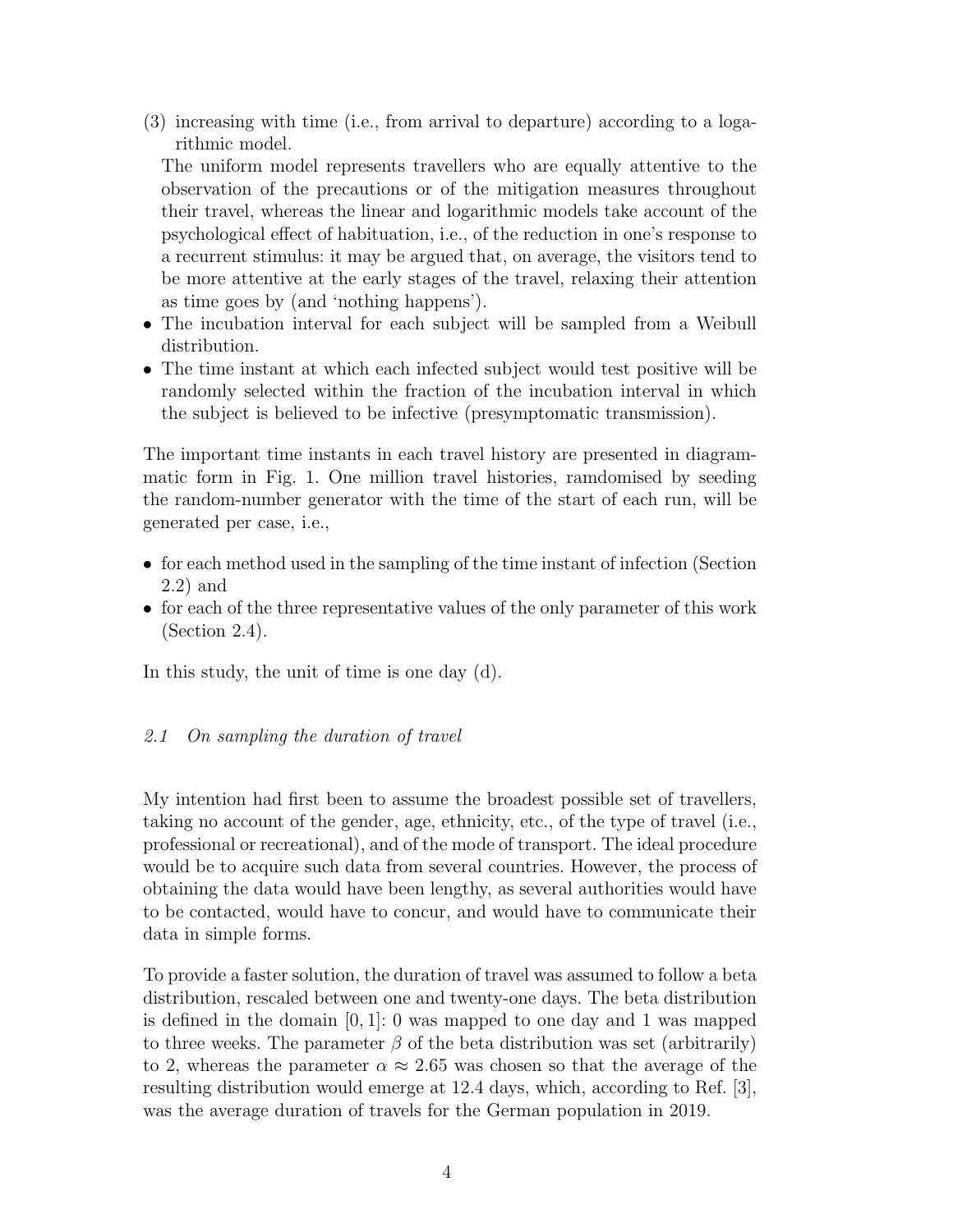

Fig. 1. The milestones in each travel history: the time instant  $t_0$  corresponds to the arrival of the traveller at the location of infection;  $t_1$  represents the time instant of infection;  $t_2$  marks the departure of the traveller from the location of infection, taken (for the sake of simplicity) to be also the time instant of the arrival of the traveller at the final destination;  $t_3$  represents the time instant when the traveller, if tested via an effective COVID-19 test, would be found infected; finally,  $t_4$  represents the onset of symptoms. The interval between the time instants  $t_4 - r(t_4 - t_1)$  and  $t_4$ , shown highlighted in the figure, represents the time span within which the infected subject may transmit the disease, though no symptoms have been developed yet (presymptomatic transmission);  $t_3$  is randomly selected within the highlighted interval.

Evidently, the MC generation also takes account of the short travels, which are predominantly of a professional, rather than of a recreational, nature. Being shorter, professional travels tend to generate infections closer to the departure from the location of infection. Therefore, (in comparison with recreational travellers) the professional travellers are expected (on average) to be found infected at a later time after their arrival at the final destination.

#### 2.2 On sampling the time instant of infection

I first thought that the sampling of the time instant of infection from a uniform distribution between the time instants  $t_0$  and  $t_2$  of Fig. 1 would suffice. However, my intuition suggested that the effects of habituation should not be ignored: one could argue that, facing an unknown setting, the travellers tend to be cautious and attentive. As time goes by, experience is gained and growing familiarity with the new setting may lead to the relaxation of the attentiveness. Consequently, I decided to take account of such effects by introducing two additional sampling methods: in the first, the time instant  $t_1$ will be sampled according to a linear model between  $t_0$  and  $t_2$  (probability of infection linearly increasing with time from  $t_0$  to  $t_2$ ); in the second,  $t_1$  will be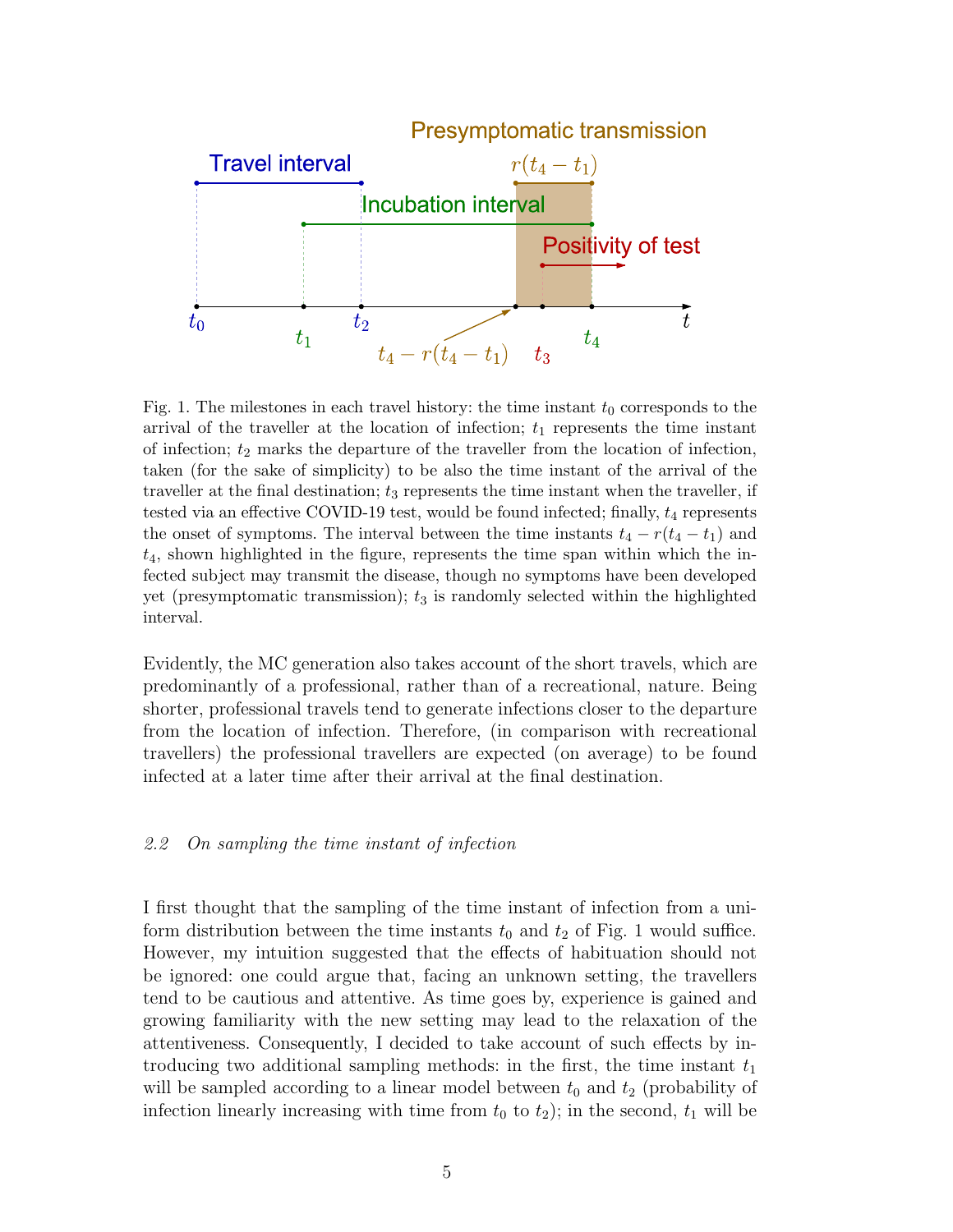sampled from a logarithmic distribution.

The probability density function (PDF) of the linear model is given by

$$
f(x) = 2\frac{ax+b}{a+2b} \tag{1}
$$

for  $x \in [0,1]$ ;  $x = 0$  will be mapped to  $t_0$ ,  $x = 1$  to  $t_2$ . Without loss of generality, it may be assumed that the parameters a and b satisfy:  $b > 0$  and  $a > -b$ ; in addition, either a or b (but not both) may be equal to 0. (The linear model reduces to the uniform distribution for  $a = 0$ .) The mean of the distribution is given by

$$
\langle x \rangle = \frac{2a + 3b}{3(a + 2b)}\tag{2}
$$

and its variance by

$$
\sigma^2 = \frac{a^2 + 6ab + 6b^2}{18(a+2b)^2} \tag{3}
$$

The linear modelling admits one parameter, taken to be  $f(0)$ . The quantity  $2/f(0)-1$  for  $f(0) \neq 0$  is the ratio of the probabilities of infection at  $x = 1$  and  $x = 0$ . In the MC simulation, this parameter was set equal to  $1/2$ , implying that the infection at the end of the travel is three times more probable than it was at the beginning.

The PDF of the logarithmic model is given by

$$
f(x) = ca \ln(ax + b) \tag{4}
$$

where

$$
c = \left(\ln\left(\frac{(a+b)^{a+b}}{b^b}\right) - a\right)^{-1} \tag{5}
$$

The permissible parameter space is somewhat more complex than in case of the linear model. The positivity of the various arguments of the logarithmic function, as well as that of  $f(x)$  for  $x \in [0,1]$ , enforce the conditions:  $-b <$  $a \leq 1 - b$  for  $0 < b \leq 1$  and  $a \geq 1 - b$  for  $b > 1$ . The value  $x = 0$  will be mapped to  $t_0$ ,  $x = 1$  to  $t_2$ . The mean of the distribution is given by

$$
\langle x \rangle = \frac{c}{a} \left( \frac{1}{2} \ln \left( \frac{(a+b)^{(a+b)^2}}{b^{b^2}} \right) - b \ln \left( \frac{(a+b)^{a+b}}{b^b} \right) - \frac{a}{4} (a-2b) \right) \tag{6}
$$

and its variance by

$$
\sigma^2 = \frac{c}{a^2} \left( \frac{1}{3} \ln \left( \frac{(a+b)^{(a+b)^3}}{b^{b^3}} \right) - b \ln \left( \frac{(a+b)^{(a+b)^2}}{b^{b^2}} \right) + b^2 \ln \left( \frac{(a+b)^{a+b}}{b^b} \right) + \frac{a}{3} \left( -\frac{a^2}{3} + \frac{ab}{2} - b^2 \right) - \langle x \rangle^2 \quad . \tag{7}
$$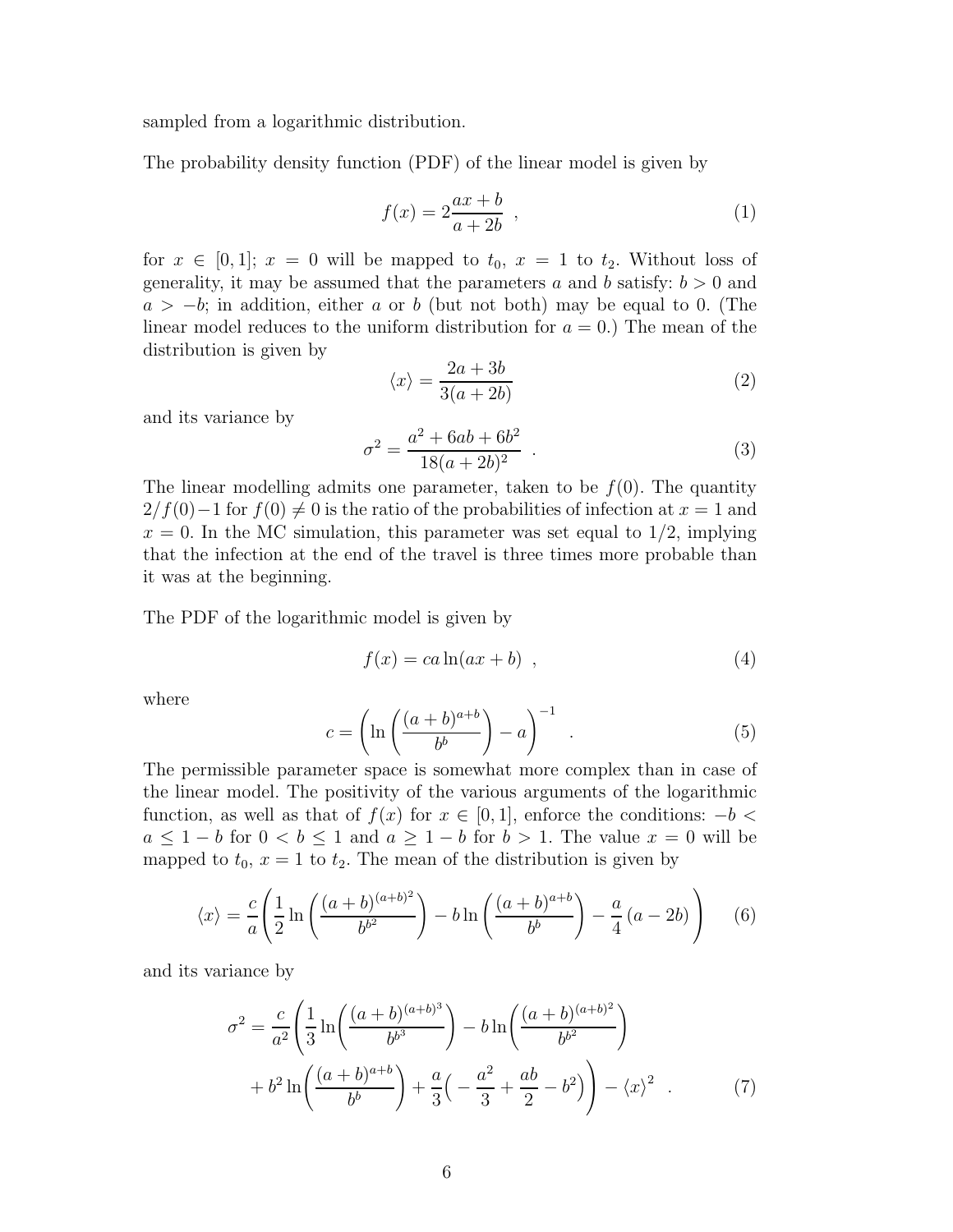The logarithmic modelling admits two parameters, taken to be the ratios  $f(1/2)/f(0)$  and  $f(1)/f(0)$ . In the MC simulation, these parameters were set equal to 2.5 and 3, respectively. This implies that the infection at the end of the travel is three times more probable than it was at the beginning; and that the infection halfway through the travel is 2.5 times more probable than it was at the beginning. Therefore, in comparison with the linear model, the probability of infection in the logarithmic model rises more steeply in the first half of the travel interval (and more moderately in the second).

#### 2.3 On sampling the incubation interval

The determination of the distribution of the incubation interval is detailed in Appendix B. The results of the fit of the Weibull distribution to the available data (see Table B.1) will be used in the MC generation.

# 2.4 On sampling the time instant when COVID-19 infections may currently be detected

Although not corroborated (not necessarily refuted as well) by Ref. [4], let me assume for the sake of the argument that the positivity of an effective COVID-19 test is associated with a viral load  $\rho_{\text{pos}}$ , whereas the development of symptoms is associated with a viral load  $\rho_{\text{ons}} > \rho_{\text{pos}}$ . Assuming an exponential growth, the viral load at time t after the infection satisfies:  $\rho(t) = \rho_0 2^{t/\tau}$ , where  $\tau$  (very likely, a subject-dependent quantity) is obviously the doubling time of the virus. Evidently, the earliest time instant  $t_{\text{pos}}$  for the positivity of the test is:  $t_{\text{pos}} = \tau \ln(\rho_{\text{pos}}/\rho_0)/\ln(2)$ . Similarly, the onset of symptoms occurs at  $t_{\rm obs} = \tau \ln(\rho_{\rm obs}/\rho_0)/\ln(2)$ . Therefore,  $t_{\rm pos}/t_{\rm obs} = \ln(\rho_{\rm pos}/\rho_0)/\ln(\rho_{\rm obs}/\rho_0)$ . In this naive picture, the time span between the infection and the positivity of the test is a constant fraction of the incubation interval.

The positivity of an effective COVID-19 test will be associated in this study with the presymptomatic transmission, for which substantial evidence has emerged [5,6,7,8,9,10,11,12]. The interval  $r(t_4-t_1)$ , corresponding to the presymptomatic transmission, is shown highlighted in Fig. 1, and (according to the literature) it does not exceed a typical duration of two to four days. The time instant  $t_3$  of Fig. 1 at which the subject is found infected will be randomly selected within the interval  $r(t_4 - t_1)$ . A linear model will be assumed when sampling  $t_3$ , increasing with time: this implies that the times close to the start of the presymptomatic transmission (i.e., to the time instant  $t_4 - r(t_4 - t_1)$  in Fig. 1) will be given less weight (than subsequent time instances up to time  $t_4$ ). This behaviour is in general concordance with the results of Ref. [13], though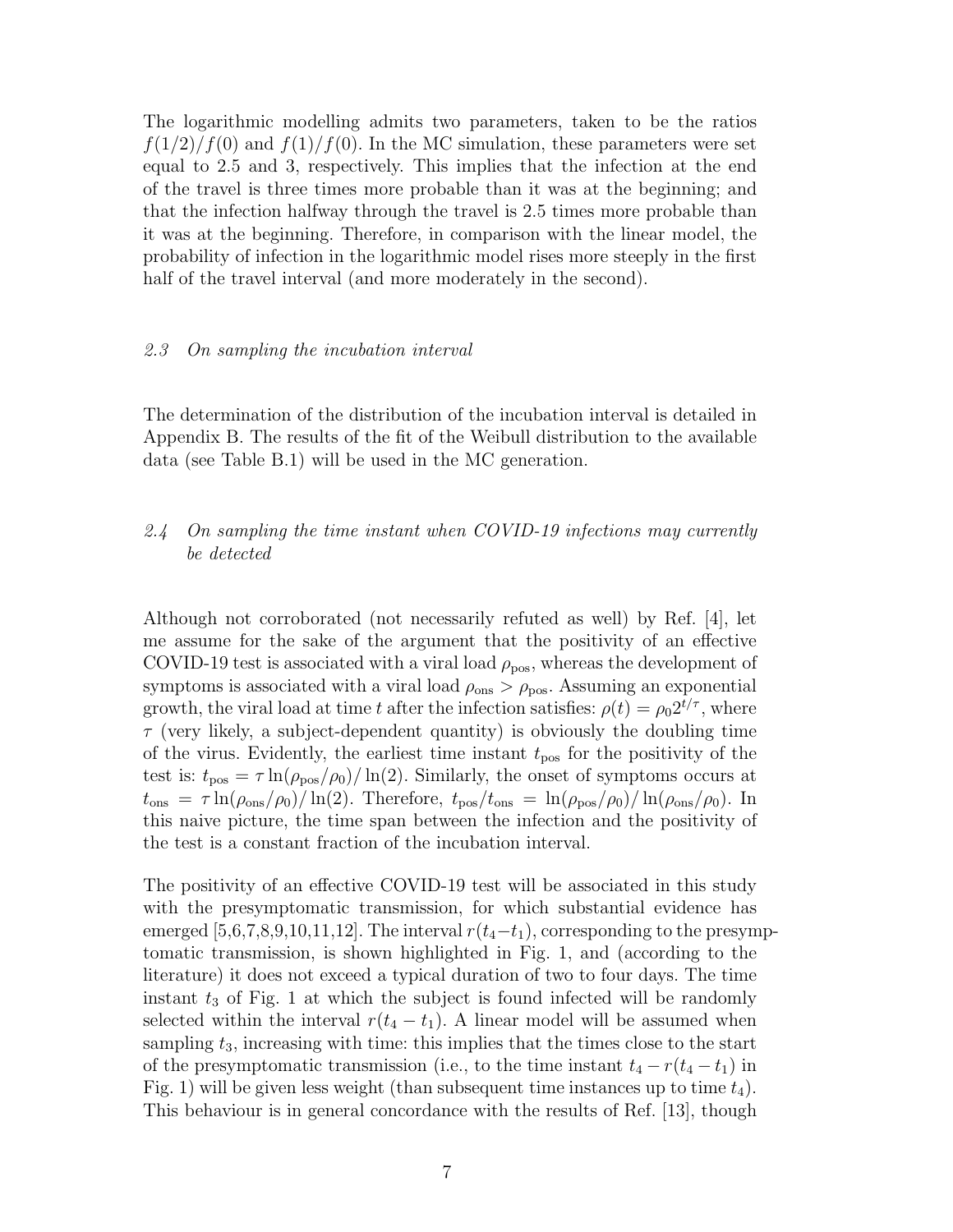it is assumed herein that the effective COVID-19 test confirms infection with 100 % success rate on the day of the onset.

## 2.5 On the reliability of the COVID-19 tests

A brief review of the currently-available COVID-19 testing options may be found in Ref. [14].

- The fastest and simplest test is the antigen-antibody/serological test. It requires a few droplets of blood or serum, and targets the antibodies (immunoglobulin M and G) created by the organism as a response to the COVID-19 infection. It takes about 10 min for the test to yield results, but its accuracy is low  $(50 - 70\%)$ , in particular during the early phases of the infection (not enough antibodies for detection).
- The test utilising the Polymerase Chain Reaction (RT-PCR), a method established in the mid 1980s for the amplification of small amounts of DNA to the level which would make a study feasible, targets the genes of the proteins of the virus. The rRT-PCR (real-time Reverse Transcription Polymerase Chain Reaction) version of the test needs about  $4 - 6$  h to yield results, and requires effort and facilities. Worse still, the interpretation of the test results is not clear-cut: the diagnosis rests upon a comparison of the outcome of each test with a threshold value (Ct value) which does not seem to be sufficiently well-known [14]. Also relevant is the issue of what the diagnosis would be in borderline situations, on either side of the assumed Ct threshold. In addition, though the test is described in Ref. [14] as "highly accurate"  $(97\%)$ , recent studies [13,15] report *glaring* failures even on the date of the onset of symptoms!

To reduce the probability of false negatives when using the rRT-PCR method, another RT-PCR test (the Pancoronavirus RT-PCR) has been established, first aiming at the identification of any of the Coronaviruses, then (if the result of the first test is positive) specifically searching for COVID-19. The test takes up to 24 h to yield results.

• The last method identifies the virus following the lengthy process of a cell culture, and may take up to two weeks to yield results (an expedited version of the test is also available). The test can be carried out only in strictly controlled environments, it entails infection risks for the examiners, but it is considered to be the most reliable at this time.

From all the above, it may be deduced that a reliable, cheap, and fast test for COVID-19 is currently unavailable. To provide a remedy for the large amount of false negatives (the highest risk in tests, as infective subjects are unaware of the risk they pose to others), some authors [16] promulgate the repetitive testing of subjects: without doubt, this might be the way to go in case of a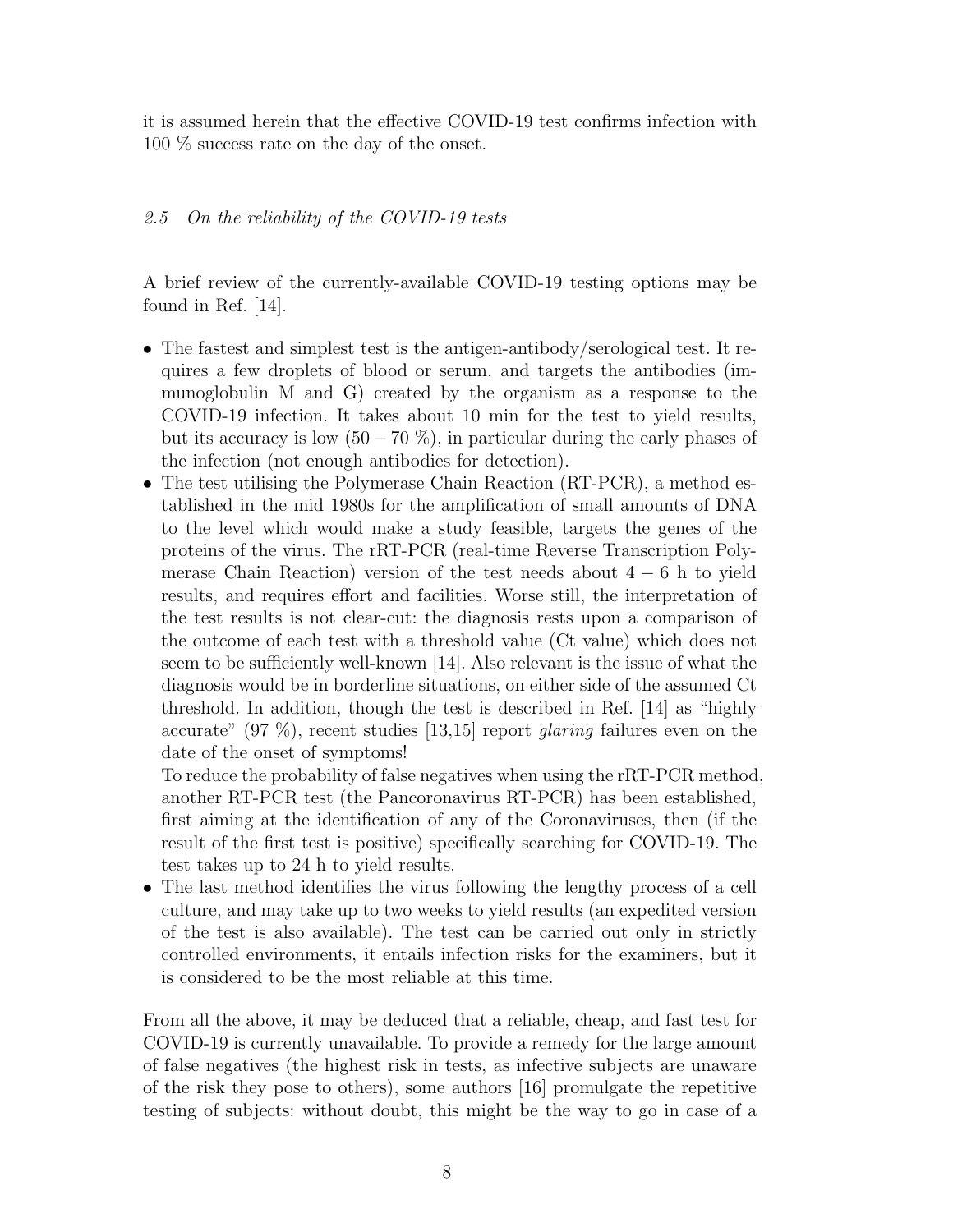cheap and fast test (e.g., of the antigen-antibody/serological test), available to all those who need (or even wish) to be tested. Given the limited availability of the COVID-19 tests (in comparison with the population in a country, the number of test kits still remains small), the number of subjects who could be repeatedly tested will inevitably have to be cut down by the number of repetitions of the test per subject.

This section has been added for the sake of completeness. As the time instant when an infection is confirmed is sampled herein from the  $[t_4 - r(t_4 - t_1), t_4]$ domain, there is no room for the wrong identification of an infected subject as uninfected (false negative). In this respect, there can be no doubt that the quarantine durations extracted herein are on the optimistic side (i.e., smaller than they would have been, had a more realistic approach been assumed in relation to the effectiveness of the average COVID-19 test carried out in the field). In practice, this realisation reinforces further the conclusions of this work (see subsequent sections) that the shortening of the quarantine duration is not advisable at this time.

#### 3 Results

Nine runs were made, each generating one million travel histories using as input:

- the duration of travel, as described in Section 2.1;
- the time instant of infection sampled from a uniform, a linear, and a logarithmic distribution, as described in Section 2.2;
- the incubation interval, as described in Section 2.3; and
- the time instant when an effective COVID-19 test detects infection, as described in Section 2.4.

In the last case, the parameter  $r$  of Section 2.4 (fraction of the incubation interval within which the infected subject is infective) was set equal to 0.15, 0.20, and 0.25. Therefore, three choices of the distribution from which the time instant  $t_1$  is sampled  $\times$  three choices of the r value make nine runs in total.

The distribution of the duration of travel is shown in Fig. 2. The incubation interval is sampled from the Weibull distribution displayed in Fig. B.1.

The time span between the arrival at the final destination and the time instant when an effective COVID-19 test detects infection, i.e.,  $t_3 - t_2$  in Fig. 1, was histogrammed. The simulation leaves no doubt that about half of the travellers should be found infected before arrival at the final destination; therefore, they should not be allowed to travel (in principle). Those who make it to the final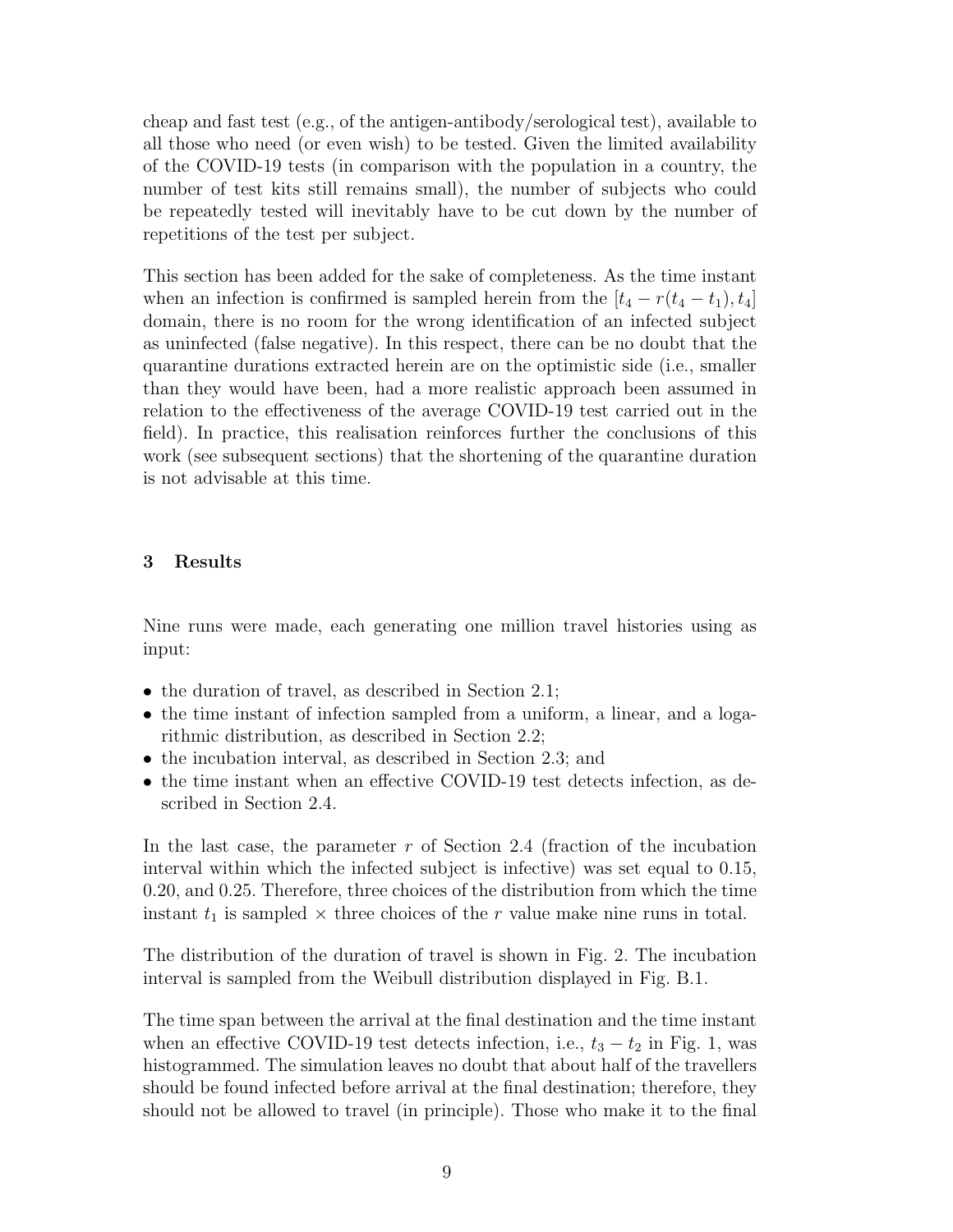

Fig. 2. The distribution of the duration of travel. The histogram has been obtained from one million generated events. The red curve is the underlying beta distribution, rescaled to the domain between one and twenty-one days (see Section 2.1).

destination test negative (upon arrival) because (in the naive picture of Section 2.4) the viral load has not yet reached the detection level  $\rho_{\text{pos}}$ . The upper tail of the cumulative distribution function of the time span  $t_3 - t_2$  is given in Figs. 3 (linear scale) and 4 (logarithmic scale, to allow for the details in the right tail of the distribution to appear more clearly).

#### 4 Discussion and conclusions

This work relates to the mitigation measure of the quarantine, imposed on visitors to places where the probability of infection with the COVID-19 virus is sizeable; the authorities in each country issue their own lists of such highrisk regions. A Monte-Carlo (MC) method has been put forward, to enable the extraction of an estimate for the minimal quarantine duration from an analysis of the upper tail of the cumulative distribution function of the time span between the arrival of infected subjects at the final destination and the time when they would be found infected by an effective COVID-19 test.

A quarantine duration of eight days misses about 5 % of the infected travellers. To be able to cut this fraction down to  $1\%$ , a quarantine of twelve days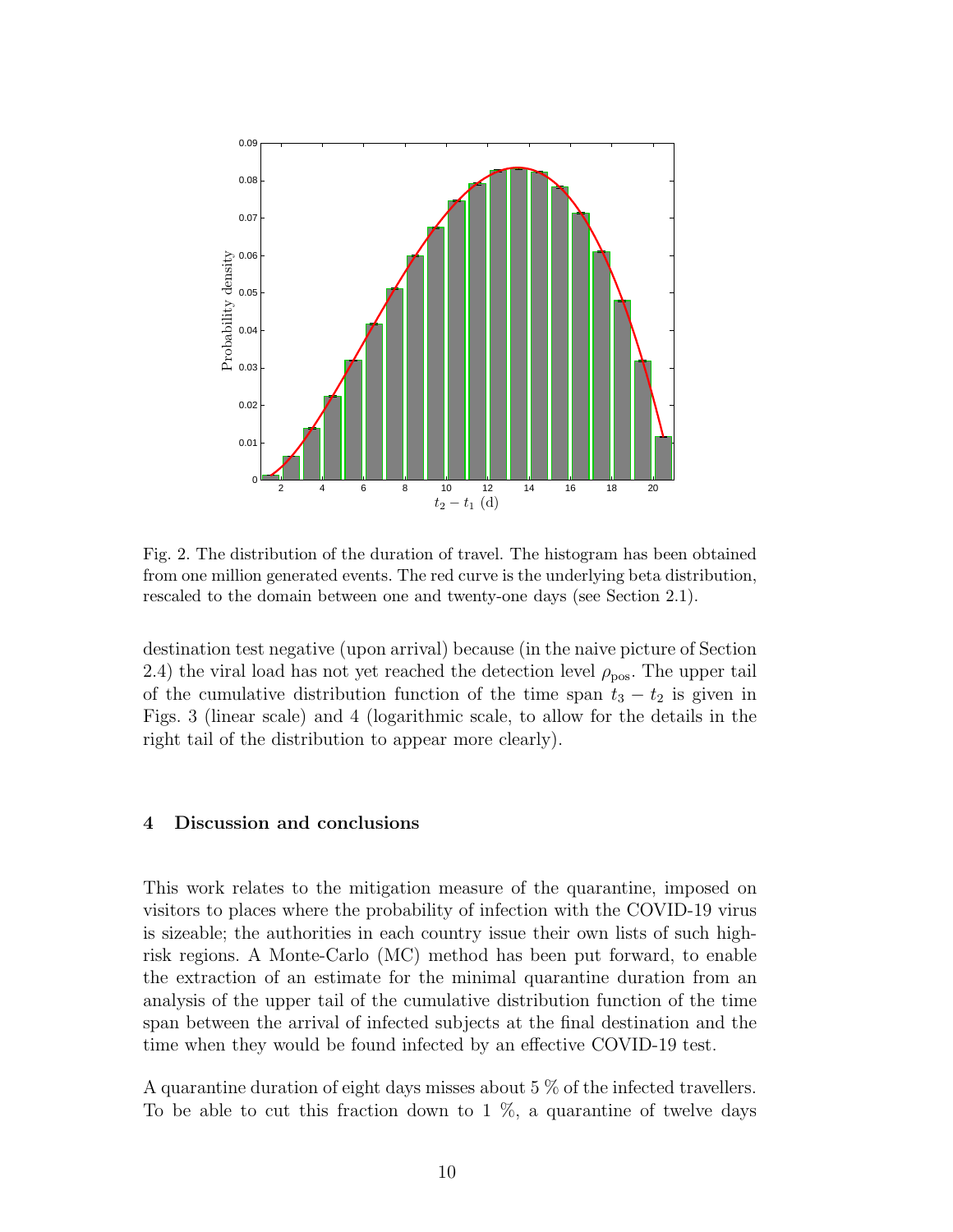

Fig. 3. The upper tail of the cumulative distribution function of the time span between the arrival at the final destination and the time instant when an effective COVID-19 test detects infection, i.e., the quantity  $t_3 - t_2$  of Fig. 1. The green horizontal solid and dashed lines mark the 5 and 1 % levels, respectively.

appears to be unavoidable. A quarantine duration of slightly over two weeks would reduce this fraction further to about one per mille.

It must be borne in mind that the quarantine durations, given in this report, are minimal: it is unlikely that an ostensibly healthy person will subject him/herself to testing (at the right moment) before the onset of symptoms (unless, of course, that person suspects an infection due to contacts with subjects who have already been found infected). At this time, even in case that an infected subject does decide to take the test as a precautionary measure, the chances of a false-negative outcome do not appear to be neglectable [13,15].

The time span during which an infected subject remains infective does not enter the present study; the quarantine durations, extracted in this work, are independent of this quantity. This is because relevant to this study are only the events prior to the onset of symptoms. After the appearance of symptoms, another quarantine needs to be imposed, for a time span which (from what I have seen in the literature) is still not sufficiently well-known.

Not considered herein are the effects induced by asymptomatic subjects. As they have little to no indication that they have been infected, it is unlikely that these subjects will decide to subject themselves to testing. Regarding the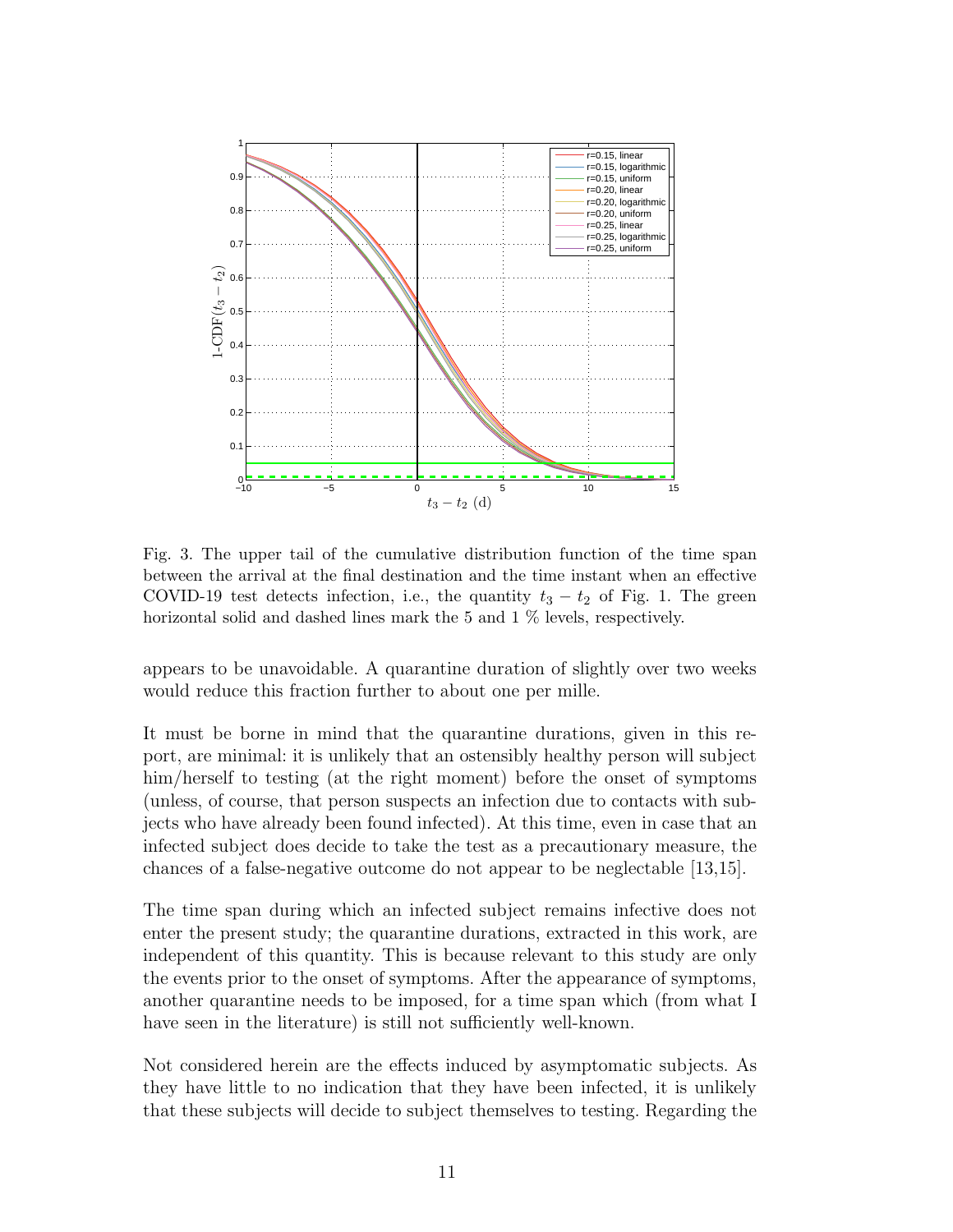

Fig. 4. Same as Fig. 3 for a logarithmic vertical scale.

asymptomatic subjects, relatively little is currently known. For instance, it has not been established for how long such subjects remain infective, as well as whether the infection probability is the same when a susceptible subject comes into contact with a symptomatic or with an asymptomatic subject. Also poorly known is the fraction of all infected subjects they represent: although Ref. [17] extracted from the available data (see relevant references therein) a population of about 17 % of all infected subjects, there have been reports favouring significantly higher fractions.

Also not considered in this study is the impact of the quarantine duration on the economy. Without doubt, the determination of the optimal quarantine duration involves a difficult trade-off between its impacts on the public health, as well as on the economic growth in each country: to find the balance point is the challenge which most countries face at this time. My sole objection to decisions about the quarantine duration is when they are presented to the public as the outcome of the assessment of the former risks (impact on health), while they have been made after also taking the latter (impact on the economy) into account.

Provided that the distribution of the duration of travel of this work does not significantly depart from the true one, an inescapable conclusion may be drawn from the results of the MC simulation: the shortening of the quarantine duration, currently contemplated by the authorities in several European countries, cannot be supported.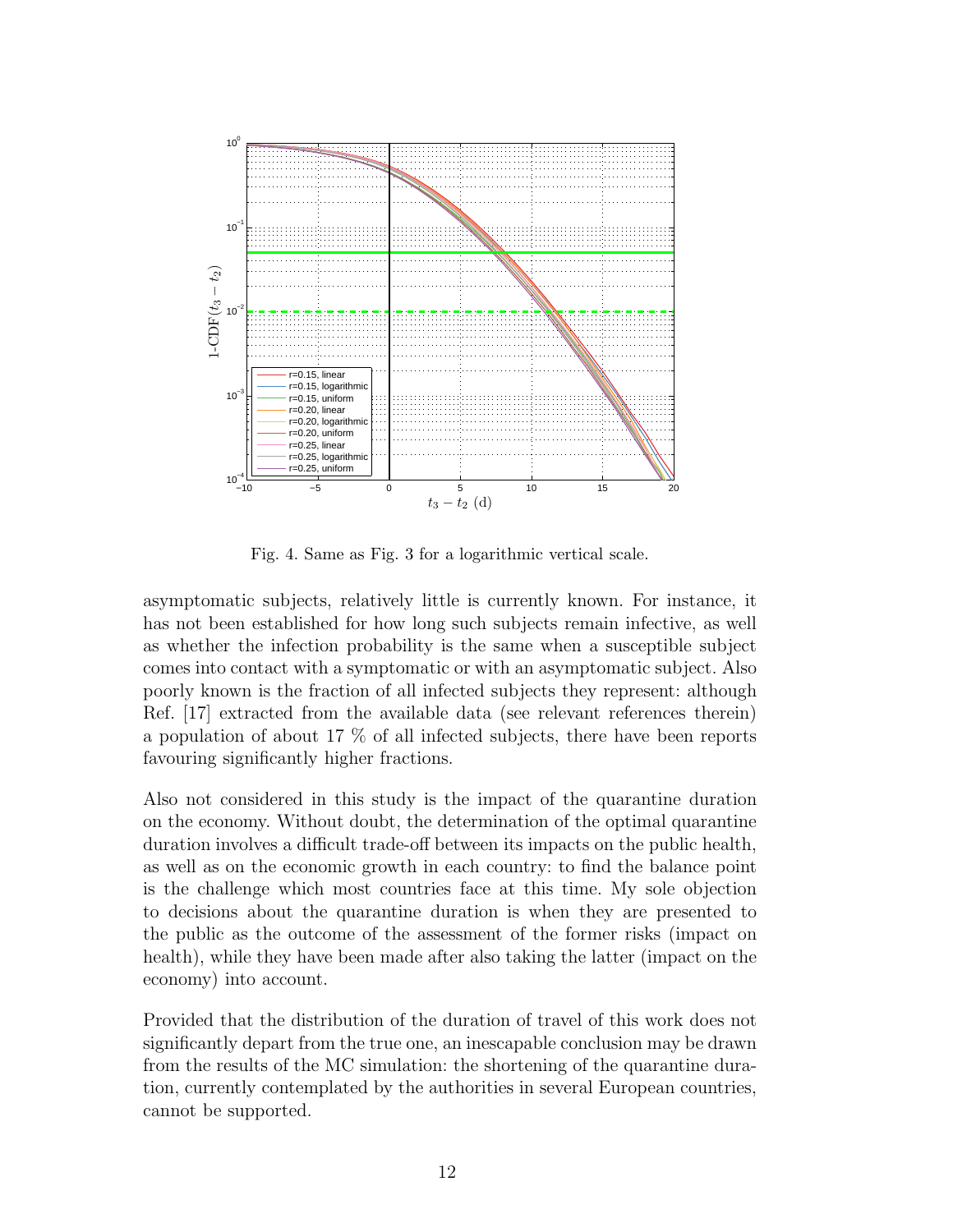Regarding the incubation interval (see Appendix B), I would be very much interested in enhancing the database of subjects. I would also welcome data on the distribution of the duration of travels from reliable sources. I am interested in mixed samples: no gender/age/nationality discrimination, including all types of travels (professional/recreational) and (ultimately) all means of transport.

# Acknowledgements

I am indebted to Karin Mölling for giving me the idea of this work, as well as for several discussions on issues of the dissemination of the COVID-19 disease.

I acknowledge numerous stimulating discussions with Valentina Viego, who was also more than willing to communicate to me the incubation-interval data used in Ref. [18]. In addition, I would like to thank Valentina for the ideas she gave me on the false-negative results of the COVID-19 tests: they might be pursued in a future work.

Finally, I also thank Natalie Linton, Marco Ajelli, Jantien Backer, and Jun Zhao for answering my questions.

Figure 1 has been created with CaRMetal [19]. The remaining figures have been created with MATLAB (The MathWorks, Inc., Natick, Massachusetts, United States).

I have no affiliations with or involvement in any organisation, institution, company, or firm with/without financial interest in the subject matter of this work.

## References

- [1] Available from https://blogs.imf.org/2020/04/14/the-great-lockdown-worsteconomic-downturn-since-the-great-depression/
- [2] Available from https://www.thelocal.ch/20200909/the-risk-is-too-great-whyswitzerland-rejected-a-five-day-quarantine
- [3] Available from https://www.statista.com/statistics/572316/trip-duration-german-tourists
- [4] K.A. Walsh et al., 'SARS-CoV-2 detection, viral load and infectivity over the course of an infection', J. Infect. 81, 357 (2020). DOI: 10.1016/j.jinf.2020.06.067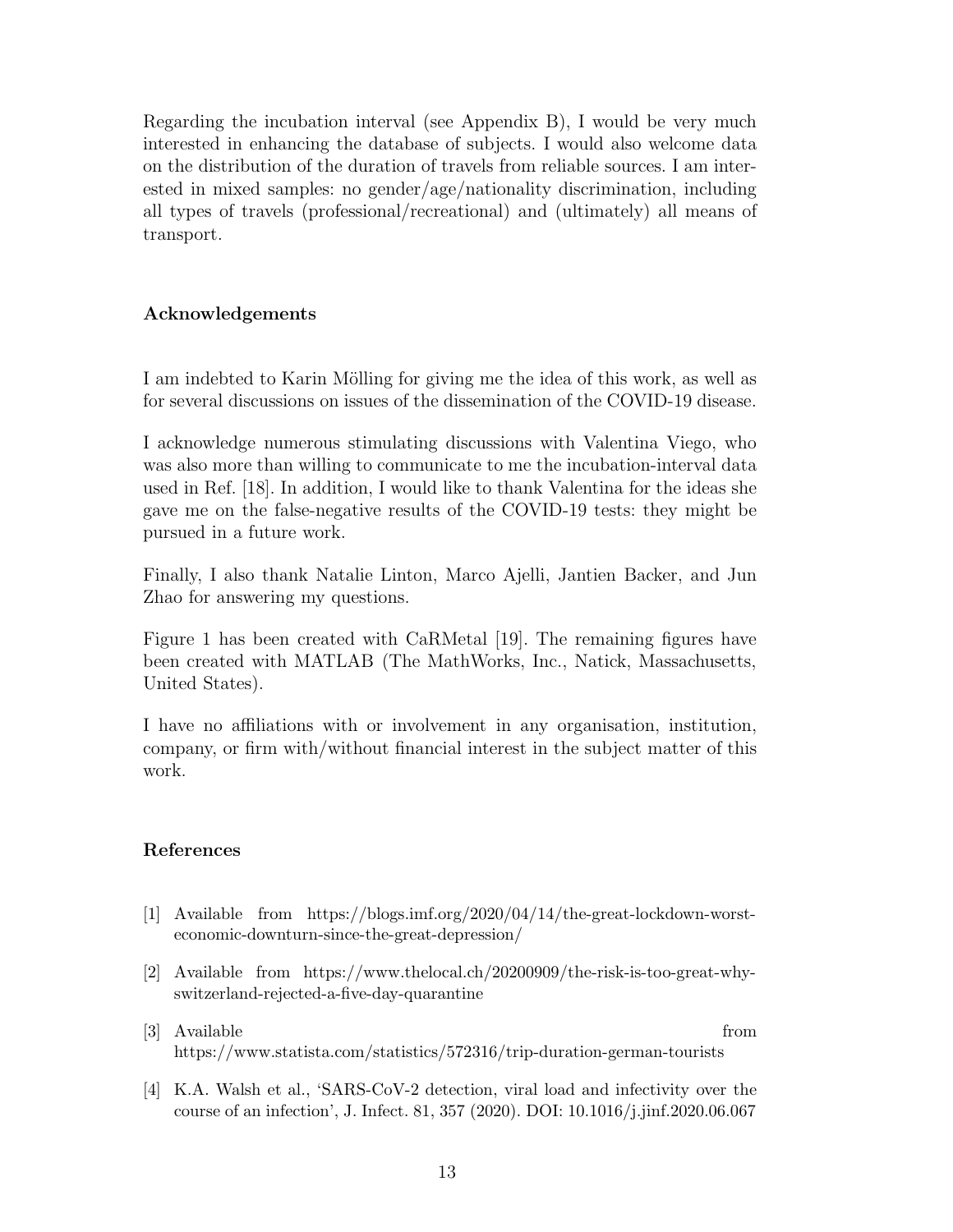- [5] L.C. Tindale et al., 'Transmission interval estimates suggest pre-symptomatic spread of COVID-19', medRxiv: 2020.03.03.20029983. DOI: 10.1101/2020.03.03.20029983
- [6] T. Ganyani et al., 'Estimating the generation interval for Coronavirus disease (COVID-19) based on symptom onset data, March 2020', Euro Surveill. 25 (2020) 2000257. DOI:10.2807/1560-7917.ES.2020.25.17.2000257
- [7] W.E. Wei et al., 'Presymptomatic transmission of SARS-CoV-2 Singapore, January 23-March 16, 2020', Morb. Mortal. Wkly. Rep. 69, 411 (2020). DOI: 10.15585/mmwr.mm6914e1
- [8] M.M. Arons et al., 'Presymptomatic SARS-CoV-2 infections and transmission in a skilled nursing facility', N. Engl. J. Med. 382, 2081 (2020). DOI: 10.1056/NEJMoa2008457
- [9] X. Ren et al., 'Evidence for pre-symptomatic transmission of Coronavirus disease 2019 (COVID-19) in China', Influenza Other Respir. Viruses 00, 1 (2020). DOI: 10.1111/irv.12787
- [10] Y. Zhang et al., 'Role of presymptomatic transmission of COVID-19: evidence from Beijing, China', J. Epidemiol. Community Health 0, 1 (2020). DOI: 10.1136/jech-2020-214635
- [11] D. Han et al., 'COVID-19: Insight into the asymptomatic SARS-COV-2 infection and transmission', Int. J. Biol. Sci. 16, 2803 (2020). DOI: 10.7150/ijbs.48991
- [12] D. Buitrago-Garcia et al., 'Occurrence and transmission potential of asymptomatic and presymptomatic SARSCoV-2 infections: A living systematic review and meta-analysis', PLoS Med. 17, e1003346 (2020). DOI: 10.1371/journal.pmed.1003346
- [13] L.M. Kucirka, S.A. Lauer, O. Laeyendecker, D. Boon, J. Lessler, 'Variation in false-negative rate of Reverse Transcriptase Polymerase Chain Reaction-based SARS-CoV-2 tests by time since exposure', Ann. Intern. Med. 173, 262 (2020). DOI: 10.7326/M20-1495
- [14] M.C. Chang, J. Hur, D. Park, 'Interpreting the COVID-19 test results: A guide for physiatrists', Am. J. Phys. Med. Rehabil. 99, 583 (2020). DOI: 10.1097/PHM.0000000000001471
- [15] S. Woloshin, N. Patel, A.S. Kesselheim, 'False negative tests for SARS-CoV-2 infection – Challenges and implications', N. Engl. J. Med. 383, e38 (2020). DOI: 10.1056/NEJMp2015897
- [16] K. Ramdas, A. Darzi, S. Jain, 'Test, re-test, re-test: using inaccurate tests to greatly increase the accuracy of COVID-19 testing', Nat. Med. 26, 807 (2020). DOI: 10.1038/s41591-020-0891-7
- [17] E. Matsinos, 'A compartmental epidemiological model for the dissemination of the COVID-19 disease', Preprints 2020060039 (2020). DOI: 10.20944/preprints202006.0039.v2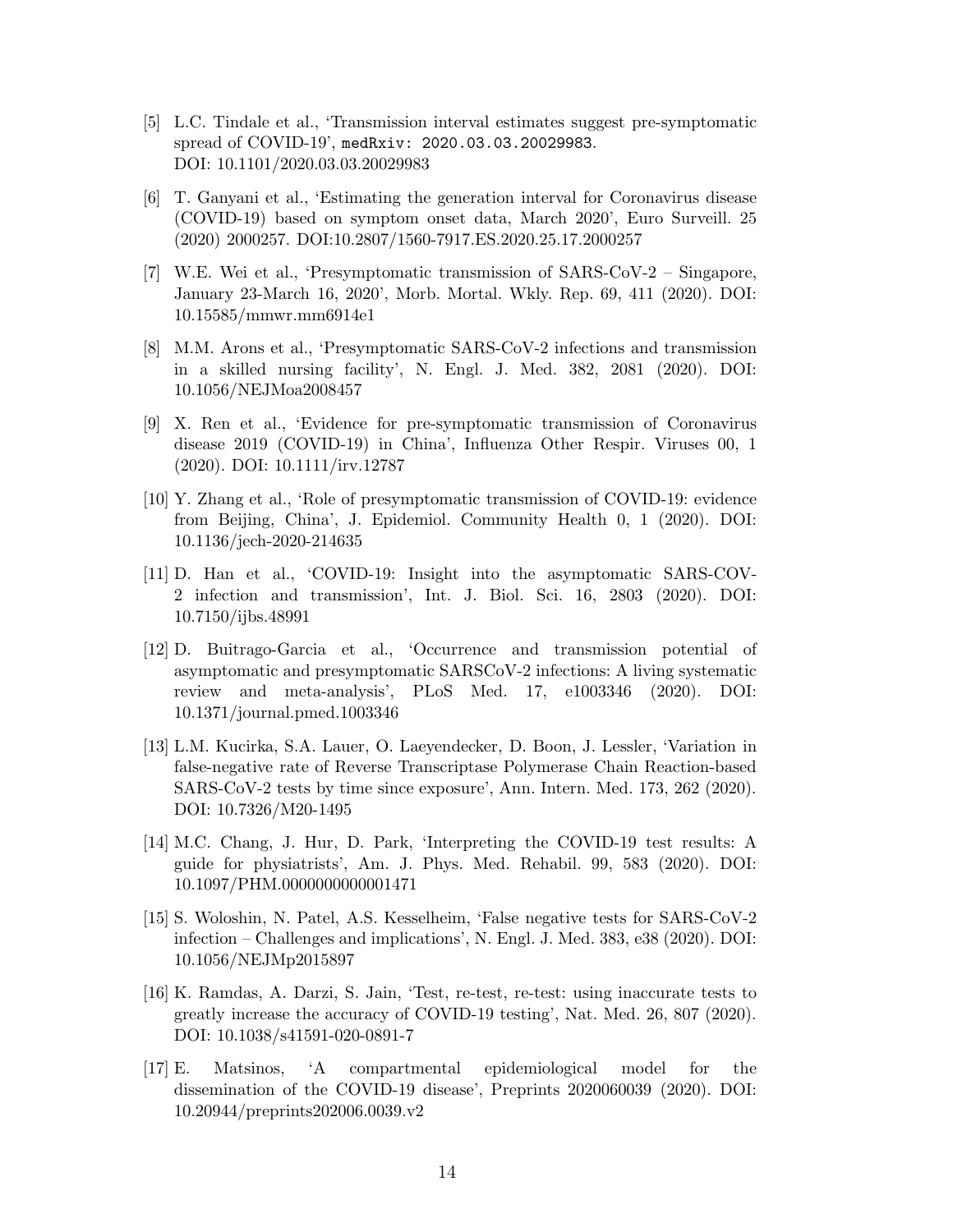- [18] V. Viego, M. Geri, J. Castiglia, E. Jouglard, 'Incubation period and serial interval of Covid-19 in a chain of infections in Bahia Blanca (Argentina)', Ciênc. saúde coletiva 25, 3503 (2020). DOI: 10.1590/1413-81232020259.20852020
- [19] Available from<http://carmetal.org/index.php/fr>
- [20] J.A. Backer, D. Klinkenberg, J. Wallinga, 'Incubation period of 2019 novel Coronavirus (2019-nCoV) infections among travellers from Wuhan, China, 20- 28 January 2020', Euro Surveill. 25(5), 2000062 (2020). DOI: 10.2807/1560- 7917.ES.2020.25.5.2000062
- [21] N.M. Linton et al., 'Incubation period and other epidemiological characteristics of 2019 novel Coronavirus infections with right truncation: a statistical analysis of publicly available case data', J. Clin. Med. 538, 9 (2020). DOI: 10.3390/jcm9020538
- [22] S.A. Lauer et al., 'The incubation period of Coronavirus disease 2019 (COVID-19) from publicly reported confirmed cases: estimation and application', Ann. Intern. Med. 172, 577 (2020). DOI: 10.7326/M20-0504
- [23] R. Pung et al., 'Investigation of three clusters of COVID-19 in Singapore: implications for surveillance and response measures', Lancet 395, 1039 (2020). DOI: 10.1016/S0140-6736(20)30528-6
- [24] J. Zhang et al., 'Evolving epidemiology and transmission dynamics of Coronavirus disease 2019 outside Hubei province, China: a descriptive and modelling study', Lancet Infect. Dis. (2020), DOI: 10.1016/S1473- 3099(20)30264-4
- [25] S. Sanche et al., 'High contagiousness and rapid spread of Severe Acute Respiratory Syndrome Coronavirus 2', Emerg. Infect. Dis. (2020). DOI: 10.3201/eid2607.200282
- [26] L. Yang et al., 'Estimation of incubation period and serial interval of COVID-19: analysis of 178 cases and 131 transmission chains in Hubei province, China', Epidemiol. Infect. 148, e117 (2020). DOI: 10.1017/S0950268820001338
- [27] D. Pak et al., 'Modeling the Coronavirus disease 2019 incubation period: impact on quarantine policy', Mathematics 8, 1631 (2020). DOI: 10.3390/math8091631
- [28] H. Akaike, 'A new look at the statistical model identification', IEEE Trans. Automat. Contr. 19, 716 (1974). DOI: 10.1109/TAC.1974.1100705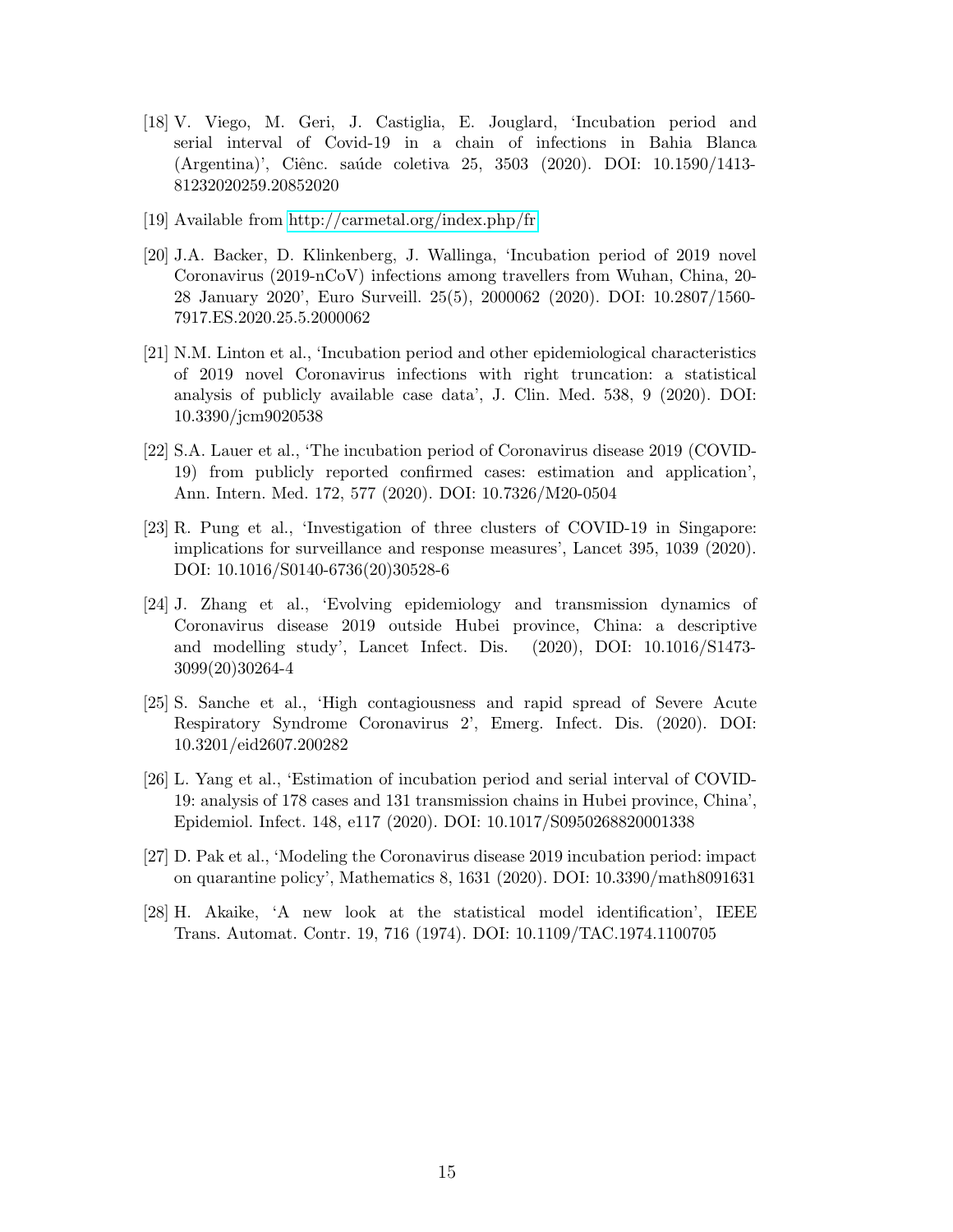## A On fitting probability density functions with infinite support to histogram data

Let  $f(x)$  be a probability density function (PDF) of the real variable  $x \in \mathbb{R}_{>0}$ . Examples of such distributions are the three which are routinely employed in Epidemiology: gamma, log-normal, and Weibull. The purpose of this appendix is to outline a meaningful procedure for extracting estimates for the parameters of such distributions from histogram data extending from  $x = 0$ to  $x_u$ , arranged in n histogram bins. The content of the histogram bin i for  $1 \leq i \leq n$  will be denoted by  $N_i$ .

Frequently in studies, the various PDF forms are directly fitted to the probabilities  $\tilde{p}_i := N_i/N$ , where  $N = \sum_{i=1}^n N_i$ . This approach is problematic for three reasons:

- a) the departure of  $f(x)$  from linearity within each histogram bin is neglected;
- b) there is an evident dependence of the results on the bin size of the histogram; and
- c) the approach takes no account of the fact that the PDF has infinite support (whereas  $x_u$ , being the largest right-hand endpoint, obviously remains finite).

To remedy the first two drawbacks, the fitted probability  $p_i^f$  $i$  should be obtained as the difference of the corresponding cumulative distribution function (CDF) at the two endpoints  $a_i$  and  $b_i$  of the histogram bin i:

$$
p_i^f = \int_{a_i}^{b_i} f(x)dx
$$
 (A.1)

To remedy the third drawback, a correction needs to be applied to the histogram data, taking account of the fact that the integral

$$
\alpha := \int_{x_u}^{\infty} f(x)dx > 0 . \tag{A.2}
$$

In other words, the true probabilities  $p_i$  differ from  $\tilde{p}_i$ , in that they should involve not only the sum of the observations  $N$ , but also the contributions to the distribution from the infinite interval  $x > x_u$ , i.e., from existing observations which have been omitted (e.g., because they are sparse) or which did not find their way to the database (e.g., due to limited statistics); whether the data has been right-censored or right-truncated is of no relevance. In practice, N must be replaced by  $N/(1-\alpha)$  when assigning a probability to the histogram  $bin i$ :

$$
\tilde{p}_i := \frac{N_i}{N} \to p_i := \frac{N_i}{N_\infty} = \frac{(1-\alpha)N_i}{N} = (1-\alpha)\tilde{p}_i
$$
 (A.3)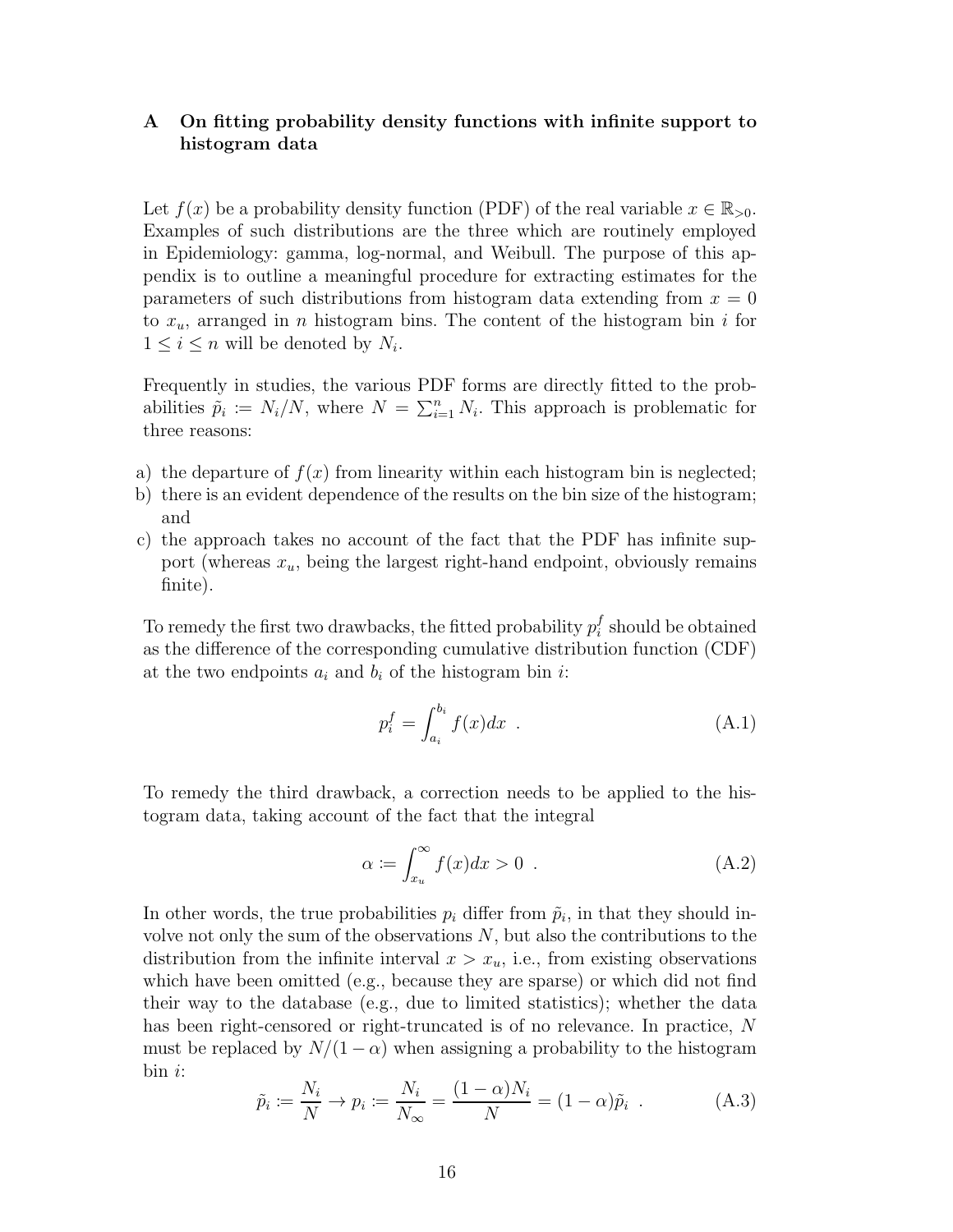The quantities  $p_i$  are the true probabilities, to be compared in the optimisation with  $p_i^f$  of Eq. (A.1). Following from the binomial distribution, the uncertainty  $\delta p_i$  of the true probability  $p_i$  is obtained via the formula:

$$
\delta p_i = \sqrt{\frac{p_i(1-p_i)}{N_\infty}} = (1-\alpha)\sqrt{\frac{\tilde{p}_i(1-\tilde{p}_i(1-\alpha))}{N}}.
$$
\n(A.4)

Therefore, the true probabilities  $p_i$  and their uncertainties  $\delta p_i$  can be evaluated from the observations  $N_i$  and from the upper tail  $\alpha$  of the CDF.

When a  $\chi^2$  minimisation function is used in the optimisation, the following formula applies:

$$
\chi^2 = N \sum_{i=1}^n \frac{\left(\tilde{p}_i - p_i^f / (1 - \alpha)\right)^2}{\tilde{p}_i \left(1 - \tilde{p}_i (1 - \alpha)\right)} . \tag{A.5}
$$

For large values of  $x_u$ ,  $\alpha \to 0$ , and Eq. (A.5) reduces to the better-known formula

$$
\chi^{2} = N \sum_{i=1}^{n} \frac{(\tilde{p}_{i} - p_{i}^{f})^{2}}{\tilde{p}_{i} (1 - \tilde{p}_{i})} .
$$
 (A.6)

However, Eq.  $(A.5)$  makes no assumptions about the largeness of  $x<sub>u</sub>$  and should be used when fitting PDFs with infinite support to histogram data. The quantity  $\alpha$  is obtained at each step of the optimisation from the parameters of the corresponding distribution.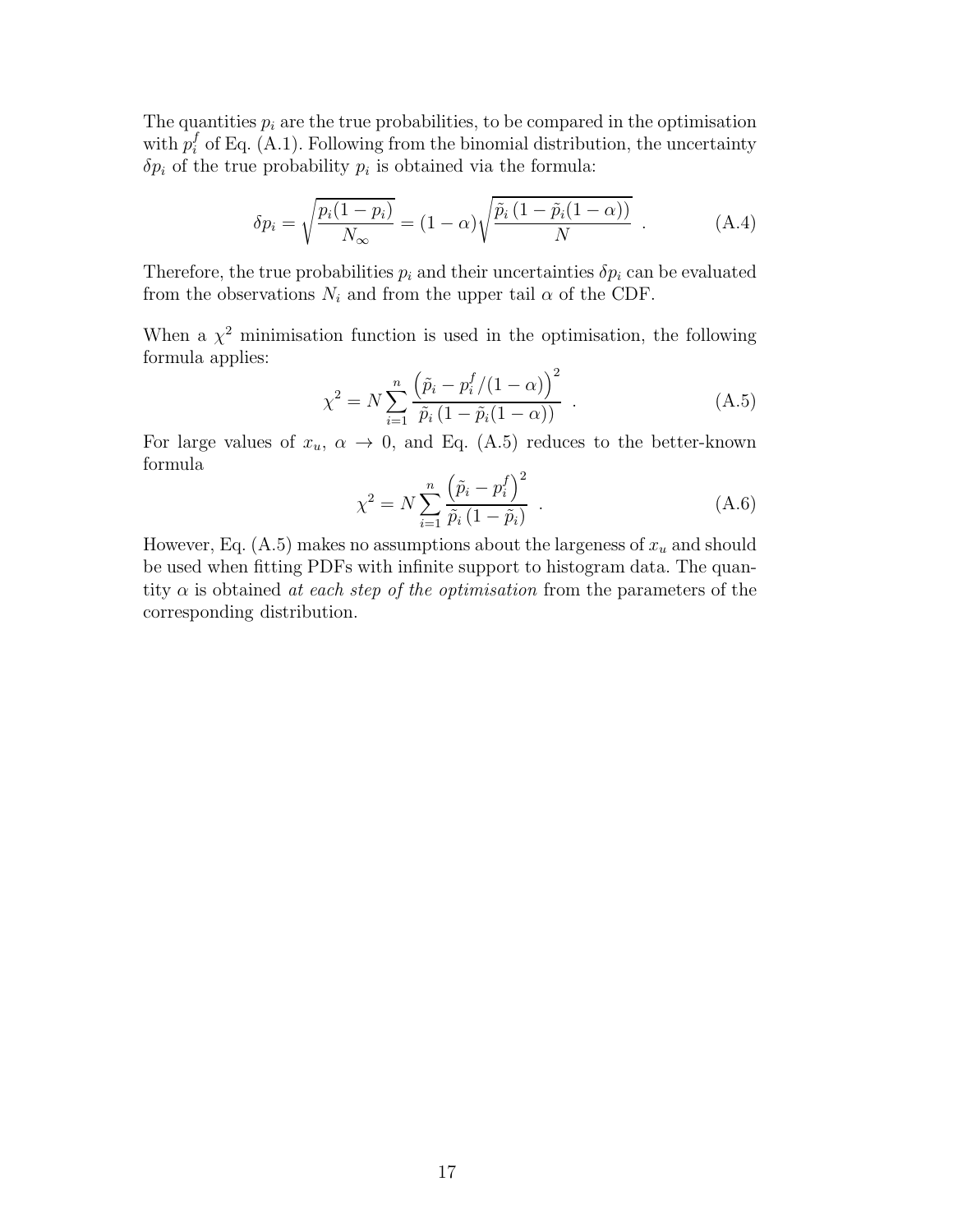# B The extraction of the distribution of the incubation interval from available data

To the best of my knowledge, seventeen peer-reviewed studies have reported on the incubation interval. Eight of these works [20,21,22,23,24,25,26,27] have made the details of their data publicly available. The details of the data, used in one additional study [18], were also communicated to me by the first author. My efforts notwithstanding, it has not been possible to enhance the database further by also including the data of the remaining eight studies.

From the 996 available subjects, selected were those with complete data regarding the exposure window (i.e., the start and the end dates of the exposure interval), as well as the date corresponding to the onset of symptoms. Only one correction was applied: if the date on which the onset of symptoms preceded the one corresponding to the end of the exposure window, then the latter was set equal to the former. The maximal incubation interval, admitted to the analysis, was 25 days. (As there is no subject with a maximal incubation interval of 24 days, that quantity was reset - automatically in the software application - to 24 days.) A contribution from each subject to the distribution of the incubation interval, inversely proportional to the duration of the exposure window, was appended to the contents of the histogram bins contained within that window. Evidently, assumed was a uniform distribution of the probability of infection within each exposure window.

After applying the corrections  $<sup>1</sup>$  $<sup>1</sup>$  $<sup>1</sup>$  outlined in Appendix A, the data was submit-</sup> ted to a  $\chi^2$ -based optimisation, utilising three standard distributions: gamma, log-normal, and Weibull. As two free parameters enter these distributions, there are 22 degrees of freedom (DoFs) in each fit. It was found that the results, obtained with the log-normal distribution, are not as good as those extracted with the other two distributions: with a p-value barely over 1 % (namely, 1.17 · 10<sup>−</sup><sup>2</sup> ), the log-normal distribution strives to accommodate the (relatively short) tail of the observed distribution of the incubation interval. On the other hand, the data is well described by the gamma and Weibull distributions. The fitted values and uncertainties of the parameters of these two distributions are detailed in Table B.1. A plot of the data, along with the fitted values in case of the gamma and Weibull fits, is shown in Fig. B.1.

There have been reports in the literature of longer (mean/median) incubation intervals than those appearing in Table B.1 of this work. Several of those values have been obtained after including in the analysis subjects with partiallyknown exposure windows, e.g., subjects with unknown start date of the exposure. To accommodate such subjects in the sample and gain in statistics,

<span id="page-17-0"></span> $\overline{1}$  These corrections are negligible for the distribution dealt with in this section: in case of the Weibull fit,  $\alpha \approx 6.43 \cdot 10^{-5}$ ; in case of the gamma fit,  $\alpha \approx 8.69 \cdot 10^{-4}$ .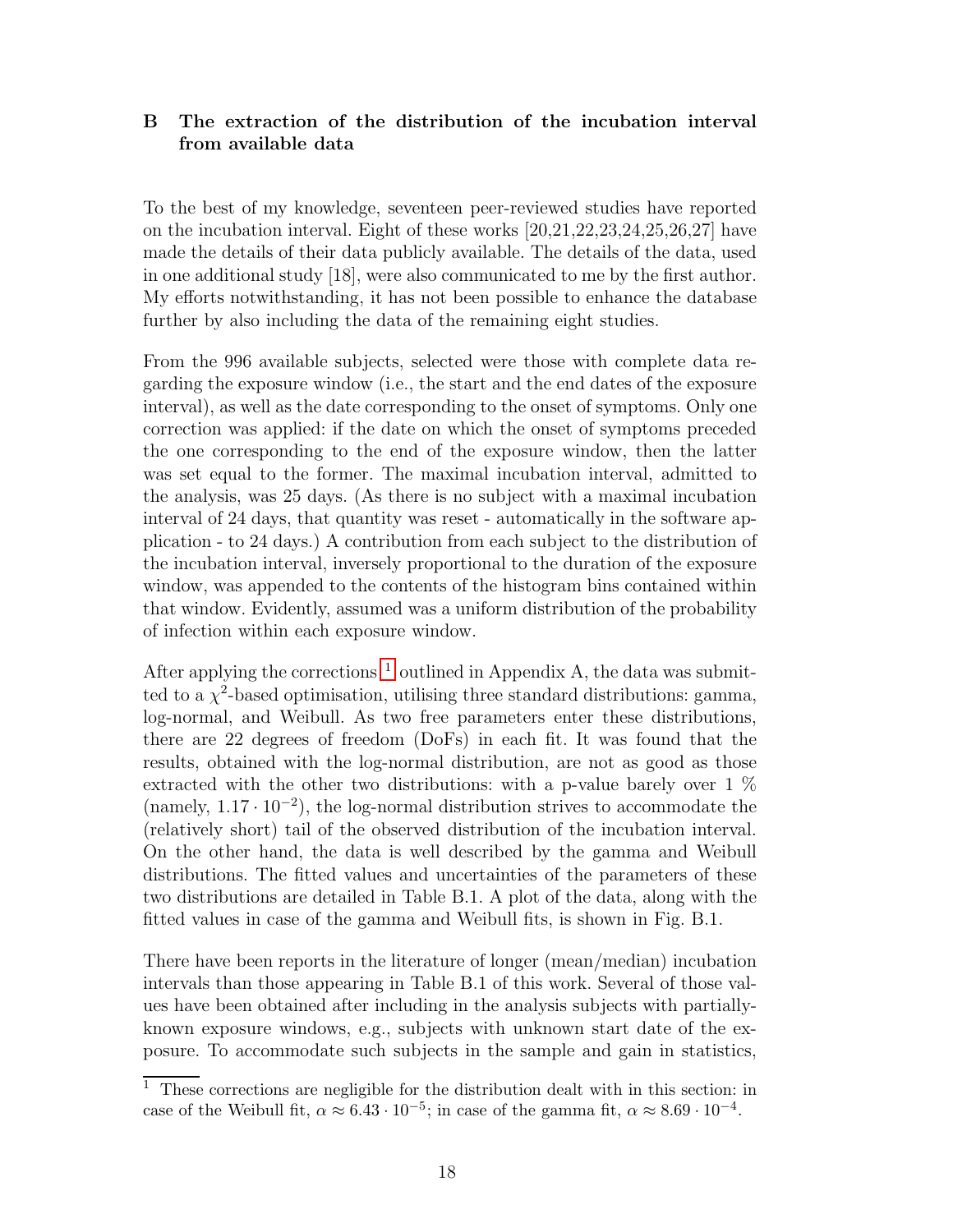### Table B.1

Fitted values and uncertainties of the parameters of the gamma and Weibull distributions, as they come out of the fit to the incubation-interval data from 516 subjects with known details about the exposure window and the date of the onset of symptoms  $[18,20,21,22,23,24,25,26,27]$ . Shown are the results obtained from two (equivalent) modelling options in each case: the mean and rms of the two aforementioned distributions may be expressed in terms of the shape and scale parameters, and vice versa. The median in case of the fit using the Weibull distribution is about five days. The two scale parameters, as well as the means and the rms's of the distributions, are expressed in days.

| Distribution                                                    | Parameter  | Fitted results            | Parameter           | Fitted results         |
|-----------------------------------------------------------------|------------|---------------------------|---------------------|------------------------|
| Standard parameterisation                                       |            |                           |                     |                        |
| Gamma                                                           | Shape $a$  | $2.41^{+0.18}_{-0.16}$    | Scale $b(d)$        | $2.35_{-0.17}^{+0.18}$ |
| Weibull                                                         | Shape $k$  | $1.675^{+0.066}_{-0.062}$ | Scale $\lambda$ (d) | $6.20 \pm 0.17$        |
| Parameterisation using the mean and the rms of the distribution |            |                           |                     |                        |
| Gamma                                                           | Mean $(d)$ | $5.64 \pm 0.15$           | rms(d)              | $3.64^{+0.16}_{-0.15}$ |
| Weibull                                                         | Mean $(d)$ | $5.54 \pm 0.15$           | rms(d)              | $3.40 \pm 0.15$        |

assumptions need to be made about their most probable time instant of infection. I suspect that the larger values of the incubation interval, obtained in those works, are due to assumptions about the distribution of the probability of infection in an infinite (in principle) exposure window. On the contrary, as only subjects with well-known details have contributed to the distribution shown in Fig. B.1, this work rests upon no such assumptions.

Regarding the comparison of results, obtained in several studies from different modelling options of the same data, I have one comment. Many authors favour modelling options on the basis of the application of the Akaike information criterion (AIC) [28]. My stand is that such complexity is entirely uncalled for in the problem dealt with in this section. In case of normally-distributed residuals, the maximisation of the likelihood is mathematically equivalent to the minimisation of the  $\chi^2$  function. When the different modelling options make use of the same number of parameters to fit the same data, the resulting value of the AIC score is bound to be equal to the  $\chi^2_{\rm min}$  value plus a constant! Several authors select the modelling option with the minimal AIC score, but refrain from addressing the significance of that choice. Well, yes, there will always be one modelling option which yields a better result. However, is that result significantly different to the second best?

There is only one established method (which I am aware of) for addressing the significance of the difference between two results obtained via a  $\chi^2$ -based